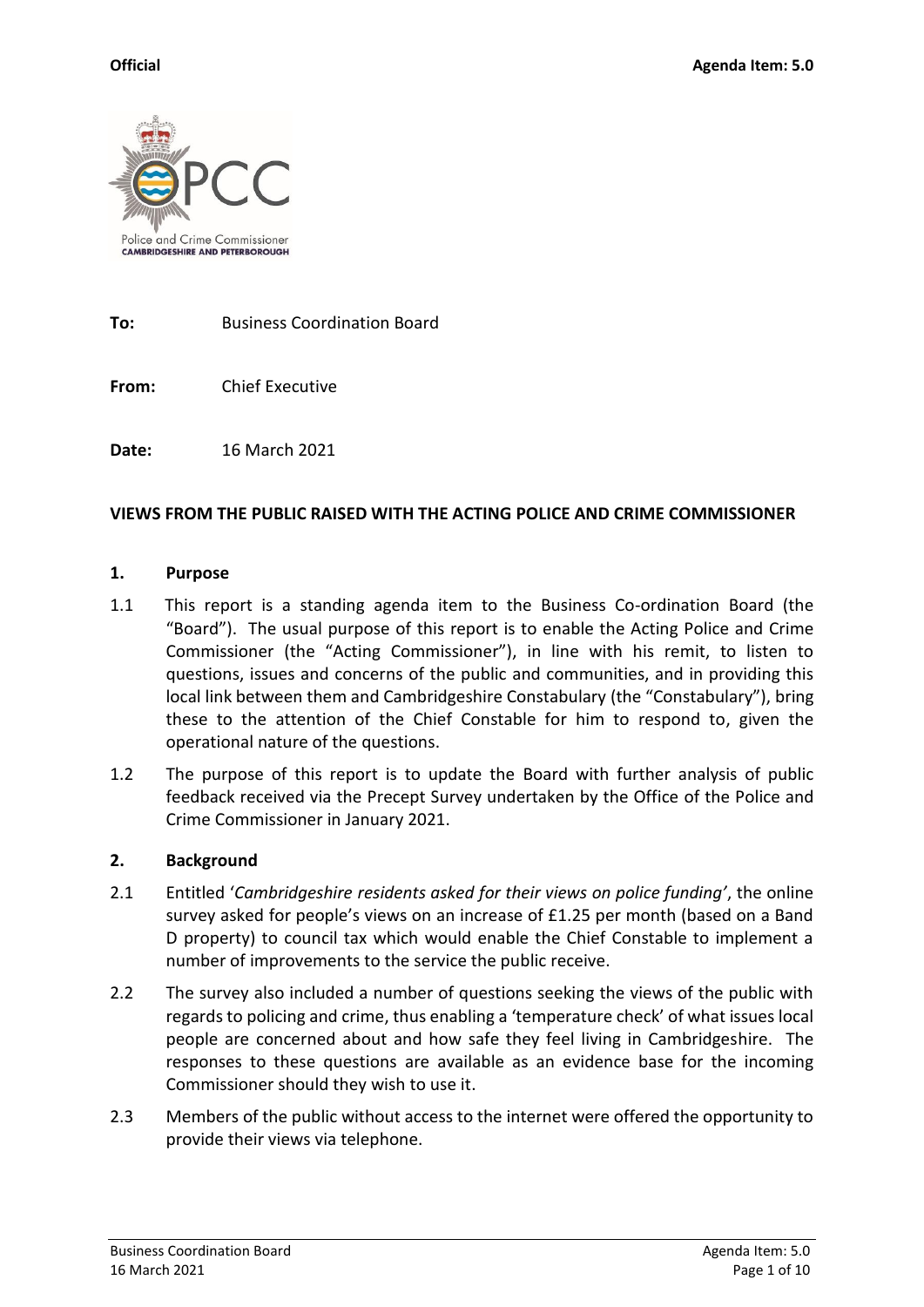2.4 The headline results are attached at Appendix 1. Please note this does not include the responses regarding the precept increase as this was presented to the Acting Commissioner's Business Coordination Board on the 20th January 2021.

### **3. Recommendations**

3.1 The Board is recommended to note the contents of the report

### **BIBLIOGRAPHY**

| <b>Source Document</b> | 'Police & Crime Plan – Communities Theme – OPCC work to deliver<br>broader partnership support', Agenda Item 10.0, Business Co-<br>ordination Board, 20 <sup>th</sup> January 2021<br>https://s3.eu-west-2.amazonaws.com/media.cambridgeshire-<br>pcc.gov.uk/uploads/2021/01/21-01-20-BCB-Agenda-Item-10.0- |
|------------------------|-------------------------------------------------------------------------------------------------------------------------------------------------------------------------------------------------------------------------------------------------------------------------------------------------------------|
|                        | Police-and-Crime-Plan-Communities-Theme-OPCC-Paper-1.pdf                                                                                                                                                                                                                                                    |
| <b>Contact Officer</b> | James Haylett, Chief Executive, Office of the Police and Crime<br>Commissioner                                                                                                                                                                                                                              |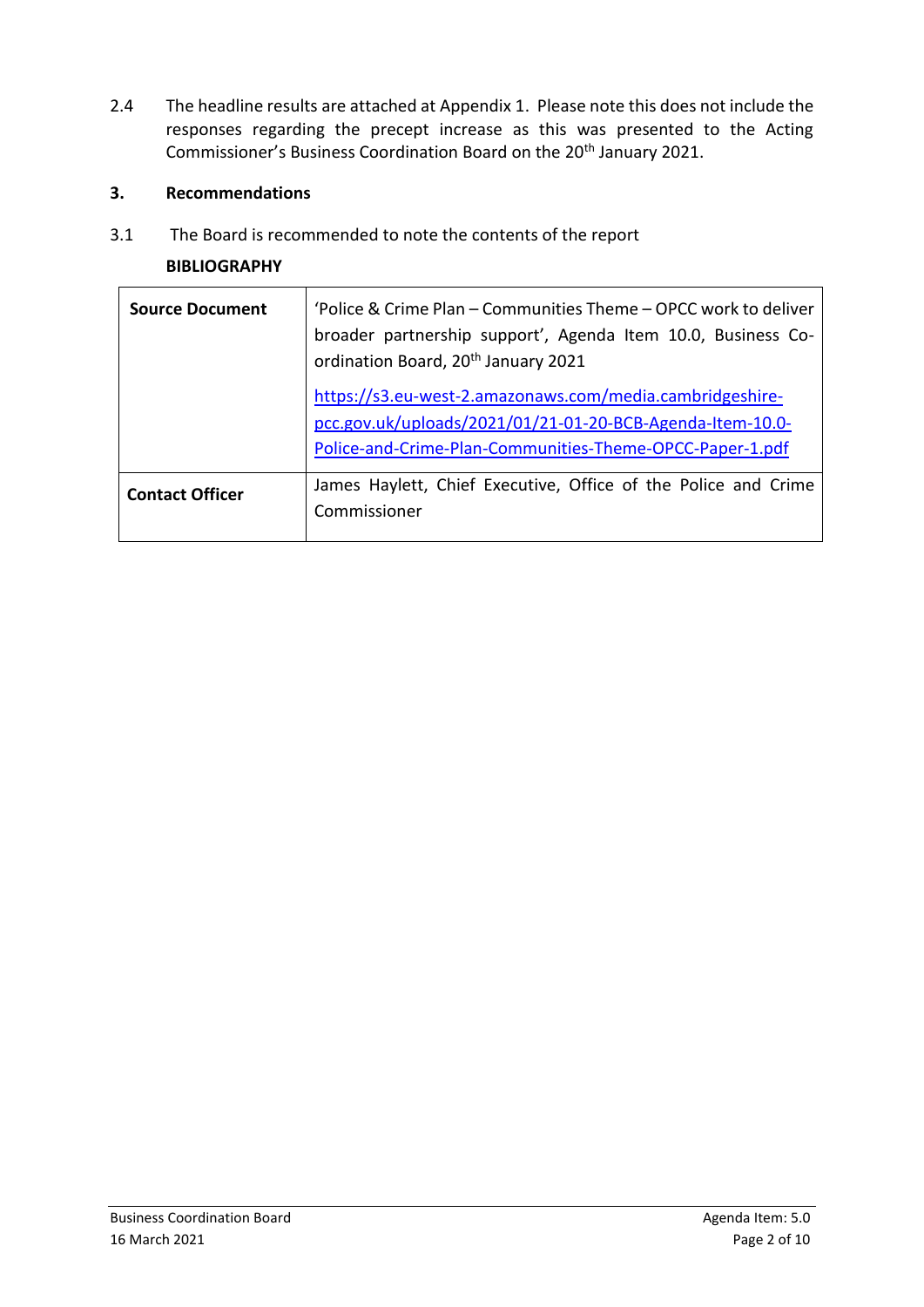#### **Appendix 1**



# **Precept Survey 2021 – Analysis of public feedback**

This report includes an analysis of responses received to additional questions included in the Police and Crime Commissioner's Precept Survey of January 2021.

Eight additional questions were included to engage the views of the public with regards to policing and crime.

Analysis is provided below under each question as presented in the survey.

#### **1. Feelings of safety**

'On a scale of 1-10, with 1 being very unsafe and 10 being very safe, how safe do you feel in Cambridgeshire and Peterborough?'

The average response across the county was 7, with the regional differences as follows:



### **2. Additional comments provided on feelings of safety**

#### Peterborough

- *"The huge increase in people dealing in heroin and cocaine in public places. The serious loss of local uniformed officers. The loss of confidence in local policing. The ease in which ASB and crime can be committed without fear of police presence on the streets. Apparently, no local police ownership of the crime problem."*
- *"I feel safe in the area I live, but I would not feel that way in certain areas of the city."*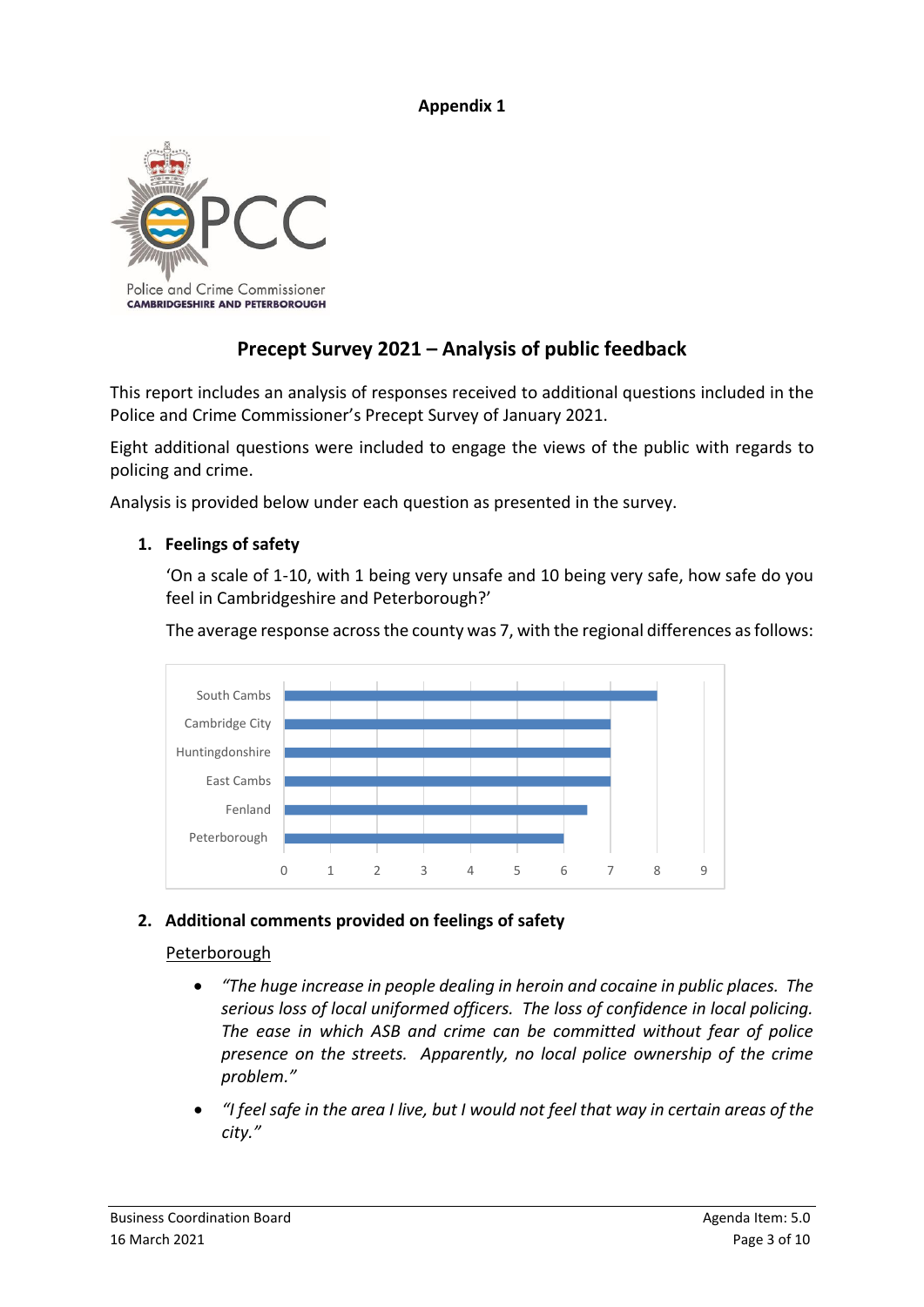#### South Cambridgeshire

- *"Cycling theft is rife and not much seems to be done about it. Garages and van break ins are frequent too."*
- *"I can walk around where I live without feeling worried or threatened. In Cambridge itself I also feel safe."*
- **3. Rank the following issues according to how the Constabulary and its partners should prioritise them?**

The overall summary is as follows:



There was little in the way of regional differences across the county with Theft and Burglary the number one priority across all six local authority areas. Five local authority areas selected Organised Crime whereas Peterborough residents chose Anti-Social Behaviour.

Reasons given for the responses above range from:

#### Cambridge City

- *"Anti-social behaviour. There needs to be a more joined-up approach between the various agencies involved e.g. community policing teams, housing associations, social services, environment mental health, Cambridge City Council, etc. To give the victims more confidence that the issues are being taken seriously and dealt with effectively."*
- *"Bike theft. There are a small number of thieves who make a lot of money stealing, transporting and selling bikes. They are spotted on many occasions, but always seem to be let off with very minor punishment despite being prolific."*

#### East Cambridgeshire

• *"Any issues that involve the safeguarding of children and women. Domestic violence needs to be understood (training and education) and dealt with swiftly*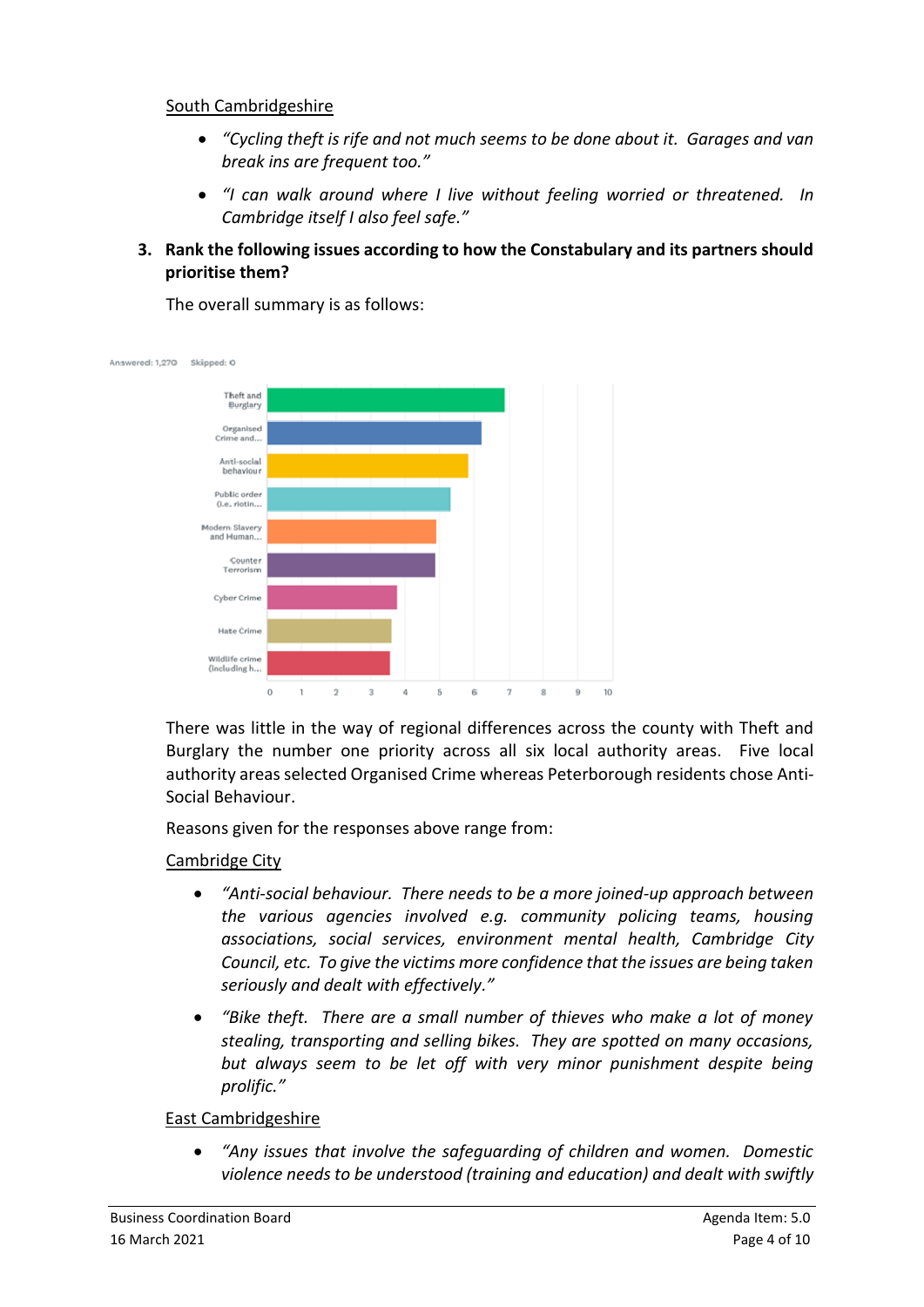*working robustly with all agencies and private organisations – keep an open mind about how to tackle these issues. Bring in experts to train, no in-house training."*

• *"Dog theft. Stealing catalytic converters. Knife crime. Speeding traffic and dangerous/drink driving."*

#### Fenland

- *"Speeding is a concern, particularly in low speed areas. I also sometimes feel intimidated by other drivers."*
- *"Speaking to pupils in schools."*

#### Huntingdonshire

- *"Drug related issues, more work needs to be done to get it off the streets and Police should have the right to do tests on the streets, in public houses, work places and clubs without warning. Ask more companies to help with training to sniff out drugs in a workplace."*
- *"Priority should be given to catching real criminals (burglars, violence, theft) not people who say nasty things online that really harm no one significantly and are easy to prosecute."*

#### Peterborough

- *"Protecting young kids and protecting the elderly."*
- *"Neighbourhood policing and visible policing which is non-existent which, in turn, encourages anti-social behaviour and other crime such as burglary."*

### South Cambridgeshire

- "*Hare coursing is NOT just wildlife crime it is actually TERRORISM – that's what all people in the countryside are most afraid of these violet criminal gangs."*
- *"Better mental health working."*

### **4. Any other issues not listed**

No responses provided.

### **5. Contact with the Constabulary**

In response to the question: "Have you had contact with the Constabulary?", 52.5% said they had, 43.8% said they had not and 3.7% preferred not to say.

### **6. What does the Constabulary do well?**

A selection of responses is provided below:

### Cambridge City

- *"I have reported occasional issues with rough sleepers behaving anti socially and have always had a thoughtful and helpful response."*
- *"I reported (by phone) a discarded weapon I found whilst walking my dog – good experience."*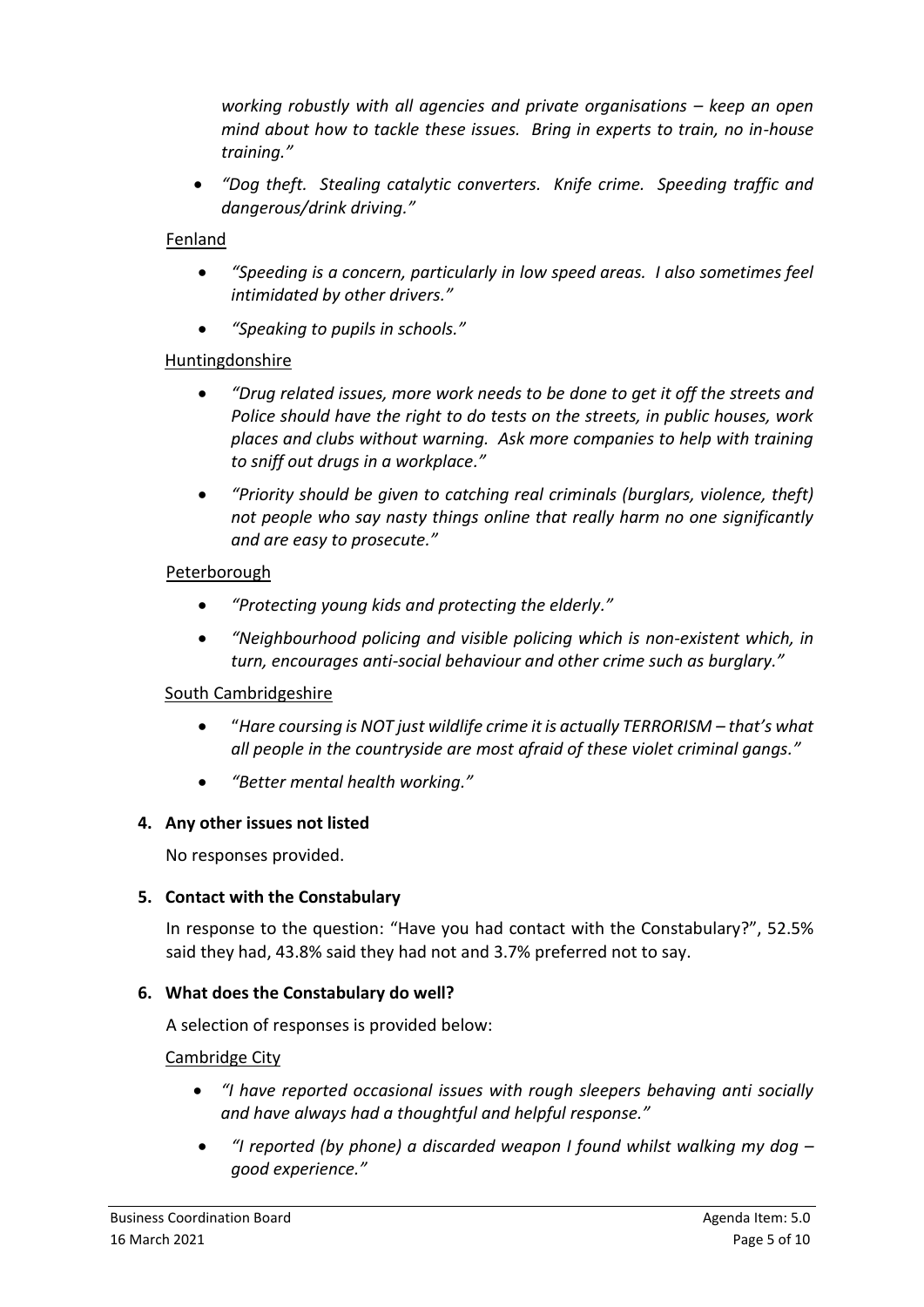#### East Cambridgeshire

- *"RCAT team are really effective."*
- *"Fast Response and Victim Support."*

### Fenland

- *"Dedicated people, follow up, respect for victims of crime."*
- *"Respond to emergency calls."*

#### Huntingdonshire

- *"I think they have had a lot of success in tackling the drug problem and manufacture/distribution network."*
- *"Plenty of information out for the public if they want to know."*

### **Peterborough**

- *"Community work: SpeedWatch, neighbourhood watch. Neighbourhood alter on-line system."*
- *"They seem to have been very effective lately with organised crime and county lines."*

## South Cambridgeshire

• *"101 and 999 staff are exemplary when I have spoken to them. This is vital so that the correct response can be provided as soon as possible. Public do not understand that a car/response can be despatched while the conversation is ongoing. Perhaps if they were made aware of this some of them might not be so agitated and difficult to deal with."*

### **7. What could the Constabulary improve on?**

A selection of responses is provided below:

# Cambridge City

- *"Communication with local people. Make bike theft unacceptable, talk about it, go to bike shops with frame numbers of stolen bikes, work with the community. This small crime ignored will be a bigger one down the line."*
- *"Greater visible presence as a deterrent in areas where anti-social behaviour is occurring".*

### East Cambridgeshire

- *"Inter-agency work with mental health services, we need to be more compassionate of each other's limitations and lack of resources and not take frustrations out on each other."*
- *"Visual patrols around town centres especially on market days."*

### Fenland

• *"Their response to minor crime, because this often has the biggest impact on individuals lives."*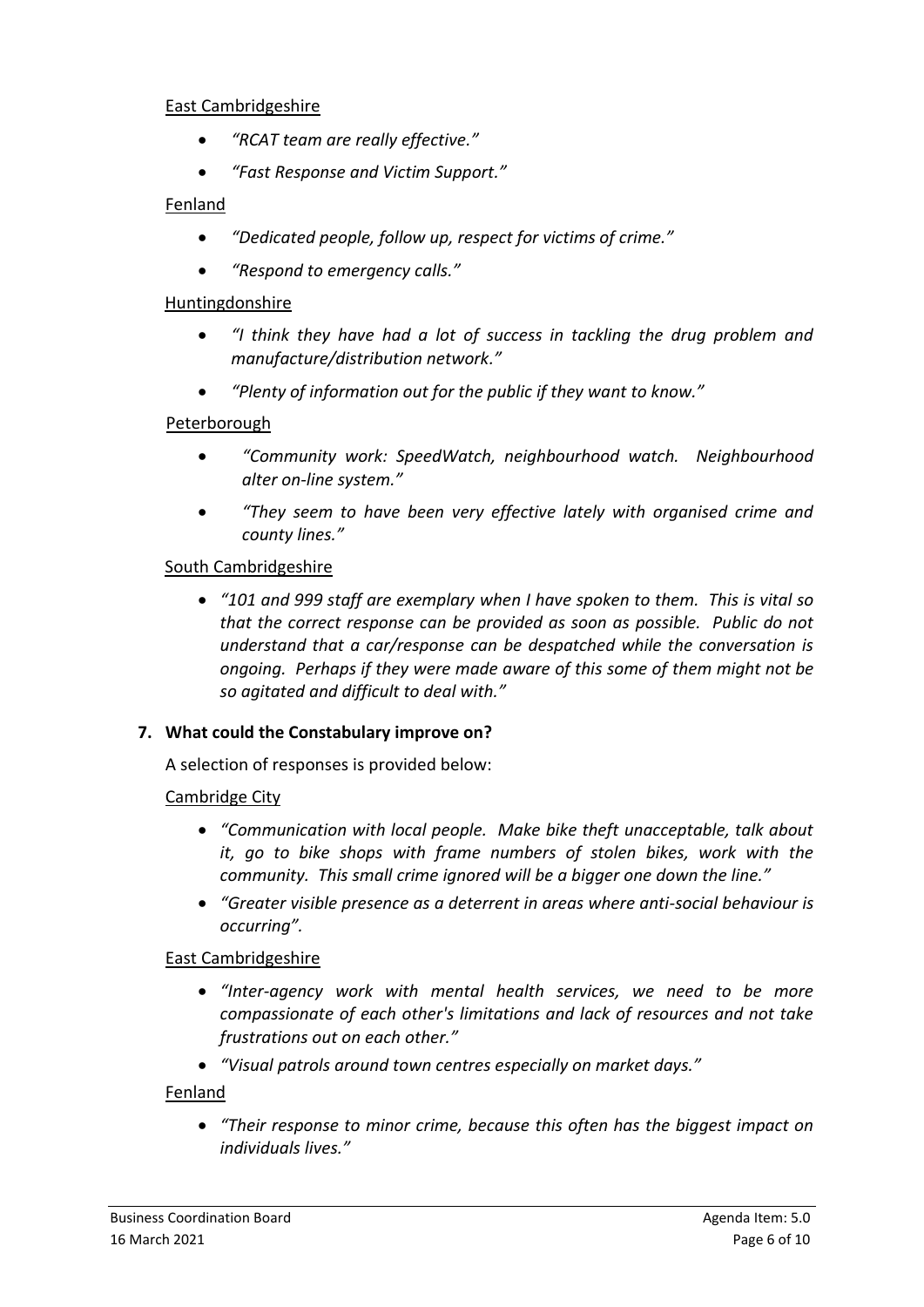• *"1. Responding to burglaries. 2. Responding to complaints of vandalism by the public. 3. Increasing foot patrol officers around the town and surrounding residential areas."*

#### Huntingdonshire

- *"Higher visible profile."*
- *"The 101 system is woeful and, on the face of it, poorly staffed. On two occasions I have waited so long the call has automatically terminated."*

#### Peterborough

- *"Enforcement."*
- *"It would be nice to know who is responsible for the majority of Cambridgeshire crimes. We get the impression that ethnic minorities show up too often as being/acting outside of the norms of this country's laws and culture, and the authorities, police included, are scared of informing the public of this."*

## South Cambridgeshire

- *"Increased resource to focus on speeding and crime associated with vehicles."*
- *"Awareness/investigation of the widespread nature of domestic violence and sexual abuse. Most cases do not even get reported."*
- 8. **'Cambridgeshire Constabulary is recruiting more warranted officers thanks to the Government's investment in 20,000 more police officers nationally. What issues do you think the Constabulary should focus on?' Please pick a maximum of three.**



The overall response was as follows: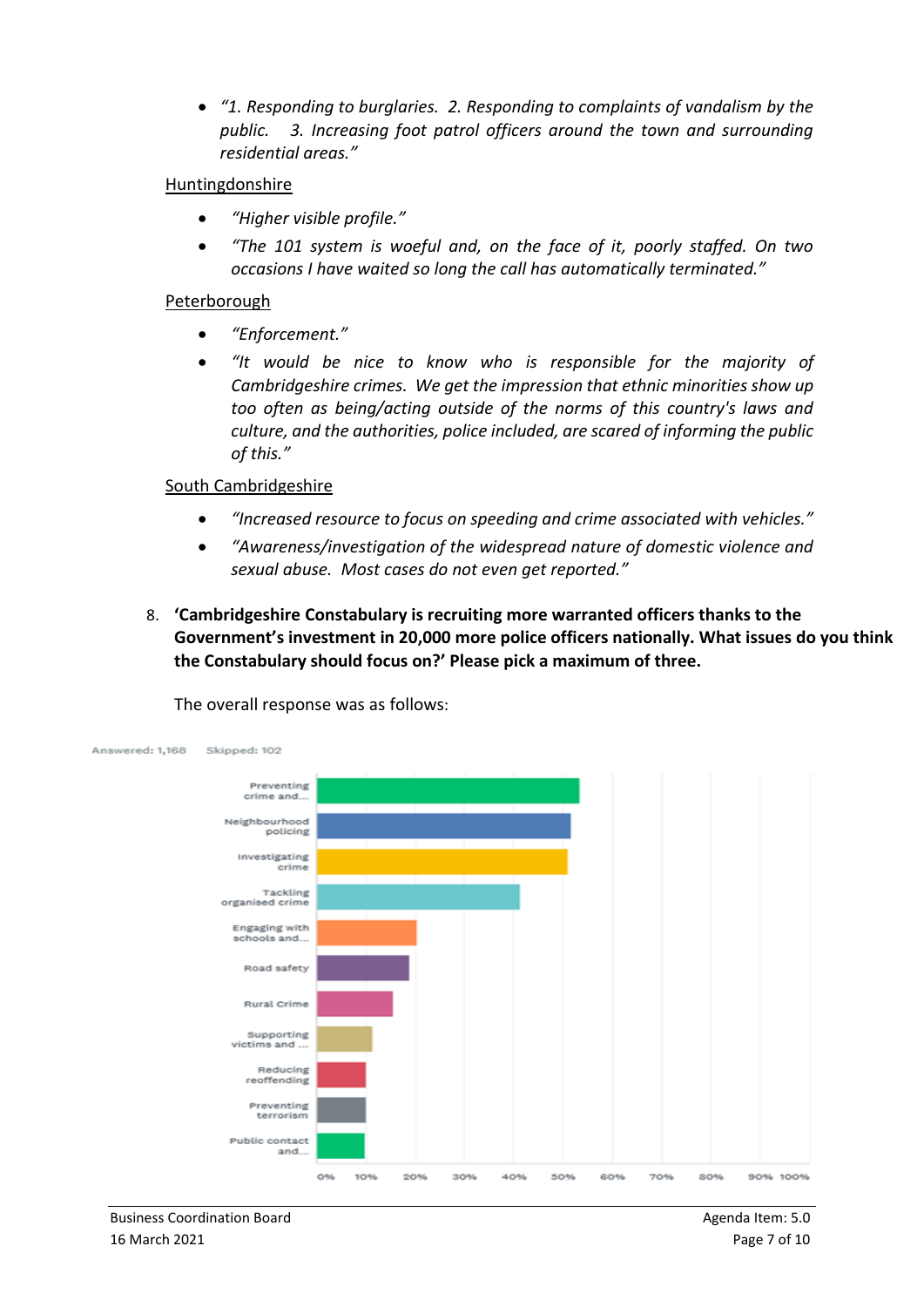| Peterborough         | 1. Preventing Crime,      |
|----------------------|---------------------------|
|                      | 2. Neighbourhood policing |
|                      | 3. Investigating crime    |
| Fenland              | 1. Neighbourhood policing |
|                      | 2. Preventing crime       |
|                      | 3. Investigating crime    |
| East Cambridgeshire  | 1. Preventing Crime       |
|                      | 2. Investigating crime    |
|                      | 3. Tackling crime         |
| Huntingdonshire      | 1. Neighbourhood policing |
|                      | 2. Preventing crime       |
|                      | 3. Investigating crime    |
| Cambridge City       | 1. Investigating crime    |
|                      | 2. Preventing crime       |
|                      | 3. Neighbourhood policing |
| South Cambridgeshire | 1. Investigating crime    |
|                      | 2. Preventing crime       |
|                      | 3. Tackling crime         |

**Questions 9 and 10** were covered in the Precept Survey Report presented at the Business Coordination meeting of 20<sup>th</sup> January 2020.

### **Equality and diversity analysis**

**11. Age**: a profile of the age group of respondents is provided below:



# Age group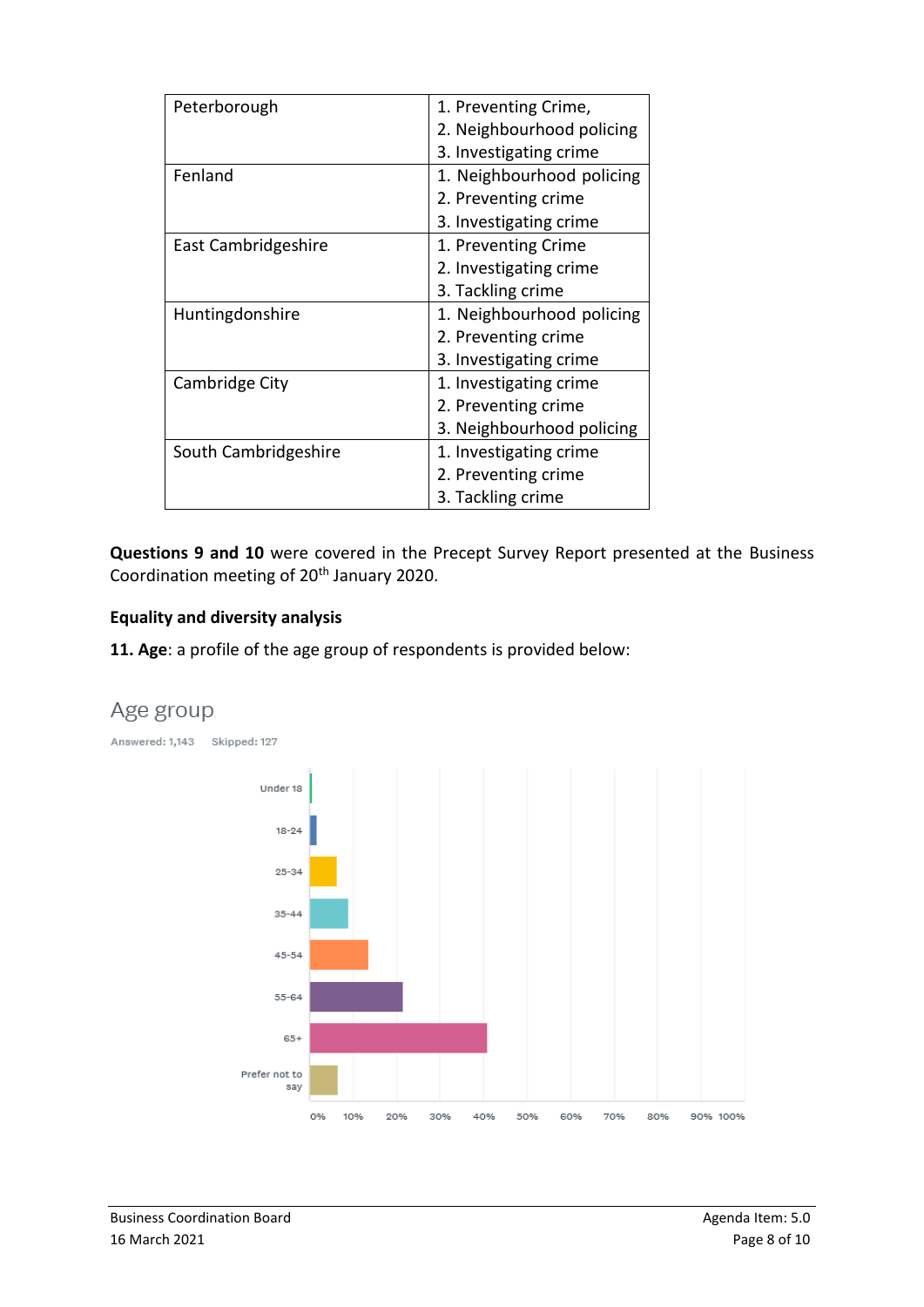**12. Ethnicity**: a profile of the ethnicity of respondents is provided below:

| <b>ANSWER CHOICES</b>                                 | $\overline{\phantom{a}}$ | <b>RESPONSES</b> | $\overline{\phantom{a}}$ |
|-------------------------------------------------------|--------------------------|------------------|--------------------------|
| White English<br>▼                                    |                          | 72.50%           | 828                      |
| White Welsh<br>▼                                      |                          | 1.31%            | 15                       |
| White Scottish<br>$\overline{\phantom{a}}$            |                          | 2.10%            | 24                       |
| White Northern Irish<br>$\overline{\phantom{a}}$      |                          | 0.44%            | 5                        |
| White British<br>$\checkmark$                         |                          | 8.49%            | 97                       |
| White Gypsy or Irish Traveller<br>▼                   |                          | 0.26%            | 3                        |
| Any other White background<br>▼                       |                          | 3.77%            | 43                       |
| White and Black Caribbean<br>▼                        |                          | 0.18%            | $\mathbf 2$              |
| White and Black African<br>٠                          |                          | 0.00%            | $\circ$                  |
| White and Asian<br>$\checkmark$                       |                          | 0.35%            | 4                        |
| Any other Mixed or Multiple ethnic background<br>▼    |                          | 0.35%            | 4                        |
| Asian or Asian British<br>▼                           |                          | 0.44%            | 5                        |
| Indian<br>▼                                           |                          | 0.35%            | 4                        |
| Pakistani<br>▼                                        |                          | 0.18%            | $\mathbf 2$              |
| Bangladeshi<br>▼                                      |                          | 0.09%            | 1                        |
| Chinese<br>▼                                          |                          | 0.35%            | 4                        |
| Any other Asian background<br>▼                       |                          | 0.35%            | 4                        |
| Black, African, Caribbean or Black British<br>▼       |                          | 0.09%            | ı                        |
| African<br>$\overline{\phantom{a}}$                   |                          | 0.18%            | $\overline{2}$           |
| Caribbean<br>$\checkmark$                             |                          | 0.00%            | $\circ$                  |
| Any other Black, African or Caribbean background<br>▼ |                          | 0.00%            | $\circ$                  |
| Arab<br>▼                                             |                          | 0.00%            | $\circ$                  |
| Prefer not to say<br>▼                                |                          | 6.74%            | 77                       |
| Other (please specify)<br>▼                           | Responses                | 1.49%            | 17                       |
| <b>TOTAL</b>                                          |                          |                  | 1,142                    |

# **13. Disability**

In answering the question, 'do you have a long-standing illness, disability or infirmity?', 21% said they did, 71% said they did not and 8% preferred not to say.

### **14. Gender**

Of the 1,270 respondents, 53% were male, 41% female and 6% preferred not to say.